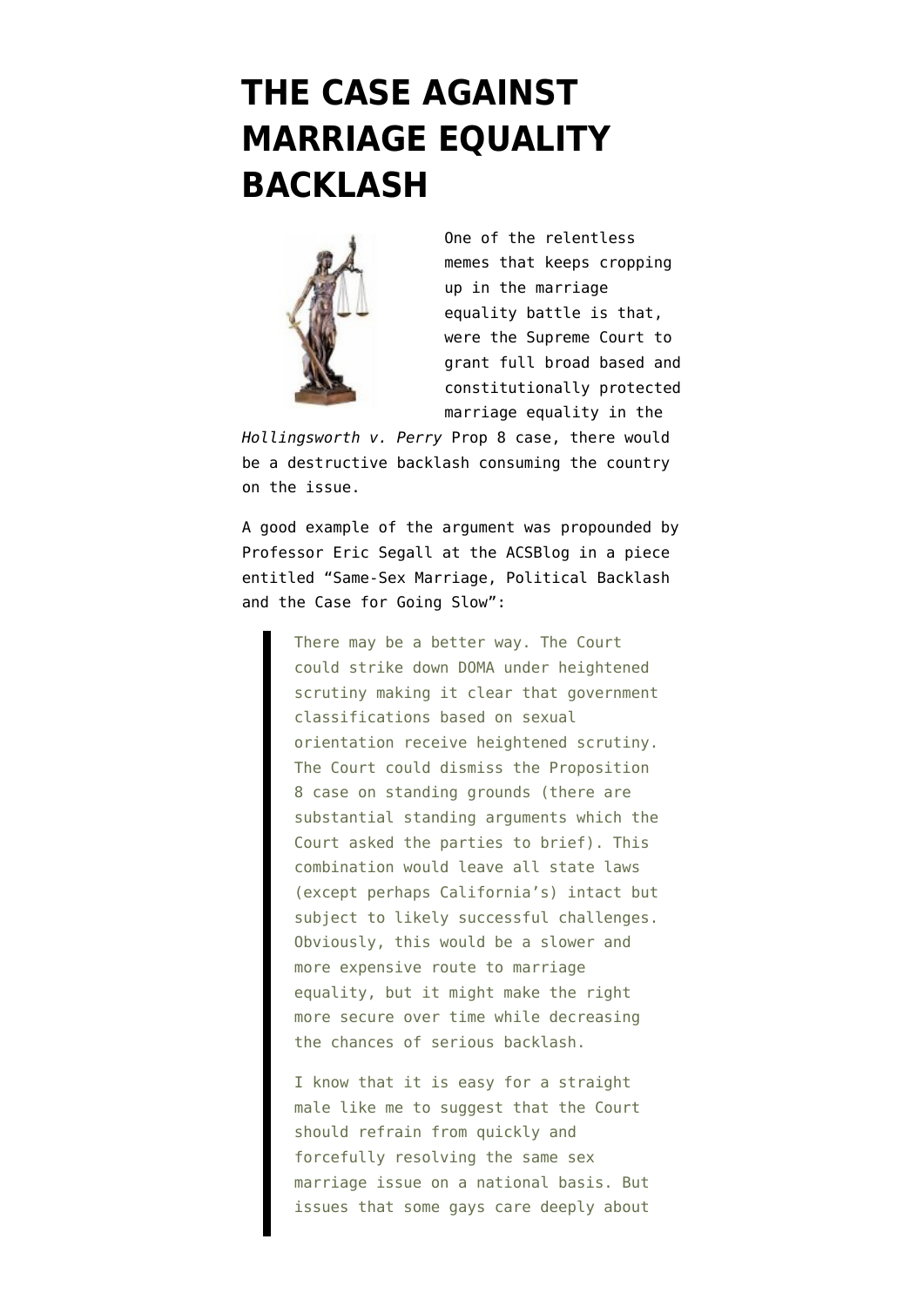are not limited to marriage equality, just like feminists face many challenges other than abortion such as equal pay, equality in the military, and glass ceiling barriers. Where gender equality would be without Roe is unknowable but even Justice Ruth Bader Ginsburg has observed that the right to choose today might be more secure if the Court hadn't decided it "in one fell swoop." I don't know what will happen if the Court announces a national rule on same-sex marriage but history strongly suggests that a more incremental approach might better serve the long term interests of people who identify themselves as liberals and progressives, including gays and lesbians.

I like and respect Eric quite a lot, but I cannot agree with him, nor other advocates of this position (for further discussion of the "*Roe* backlash" theory, see [Adam Liptak in the](http://www.nytimes.com/2013/03/24/us/roes-shadow-as-supreme-court-hears-same-sex-marriage-cases.html?pagewanted=all) [New York Times](http://www.nytimes.com/2013/03/24/us/roes-shadow-as-supreme-court-hears-same-sex-marriage-cases.html?pagewanted=all)). I have [long strongly advocated](http://www.emptywheel.net/category/prop-8/) for a full, broad based, ruling for equality for all, in all states, [most recently here.](http://www.emptywheel.net/2013/03/25/a-path-to-civil-rights-history-for-the-supreme-court-obama-and-verrilli/) But the issue of "backlash" has not previously been specifically addressed in said discussions that I recall.

Fortunately, there are already superb voices who have addressed this issue. The first is from Harvard Law Professor [Michael Klarman in the LA](http://www.latimes.com/news/opinion/commentary/la-oe-klarman-scotus-and-gay-marriage-20130324,0,6123316.story) [Times](http://www.latimes.com/news/opinion/commentary/la-oe-klarman-scotus-and-gay-marriage-20130324,0,6123316.story):

> What sort of political backlash might such a decision ignite?

…

Constitutionalizing gay marriage would have no analogous impact on the lives of opponents. Expanding marriage to include same-sex couples may alter the institution's meaning for religious conservatives who believe that God created marriage to propagate the species. But that effect is abstract and long-term. The immediate effect of a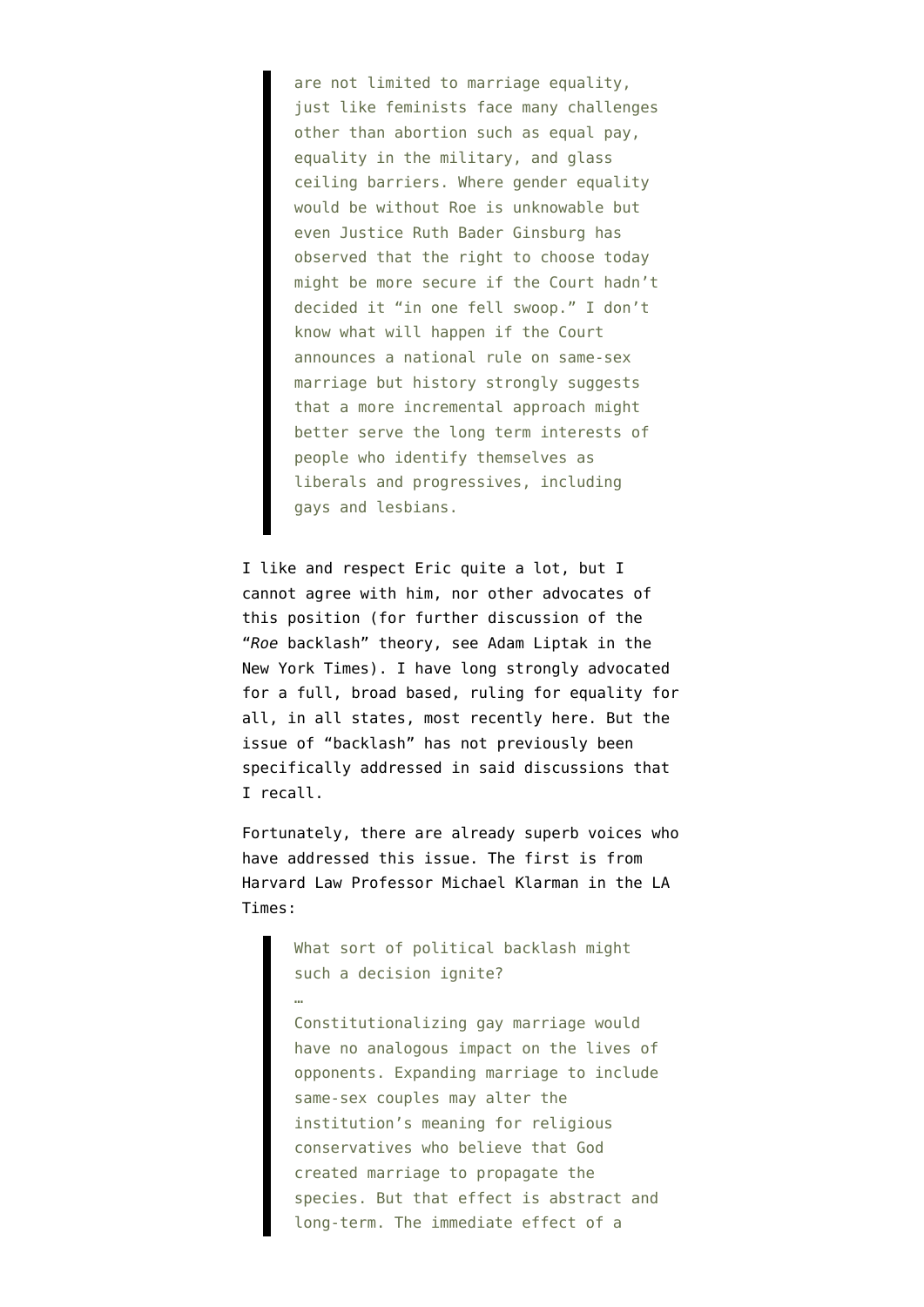marriage equality ruling would be that the gay couple already living down the street would become eligible for a marriage license — and nothing would change in the daily lives of gaymarriage opponents. That is why strong initial support for a state constitutional amendment to overturn the Massachusetts court ruling rapidly dissipated once same-sex couples began to marry.

…

Thus, while a broad marriage equality ruling would undoubtedly generate some backlash, its scope would be far less than that ignited by Brown or Roe. A majority of Americans would immediately endorse such a decision, and support would increase every year. Opposition would be far less intense than it was to school desegregation or abortion because the effect of same-sex marriage on others' lives is so indirect. Some politicians would roundly condemn the ruling, though many Republicans and most Democrats would not. State officials would have no way to circumvent such a decision, nor would many same-sex couples be intimidated out of asserting their right to marry. Outright defiance is conceivable, though it seems unlikely that any state governor would be willing to go to jail for contempt of court.

The likeliest scenario, in the event of a pro-equality ruling, is immediate, strident criticism from some quarters, followed by same-sex couples marrying in states where they previously could not. Very little will change in the day-today lives of opponents, and the issue will quickly fade in significance.

Klarman's article goes through pretty much every facet of the "backlash" theory, and knocks them all down in order. It is an excellent read, and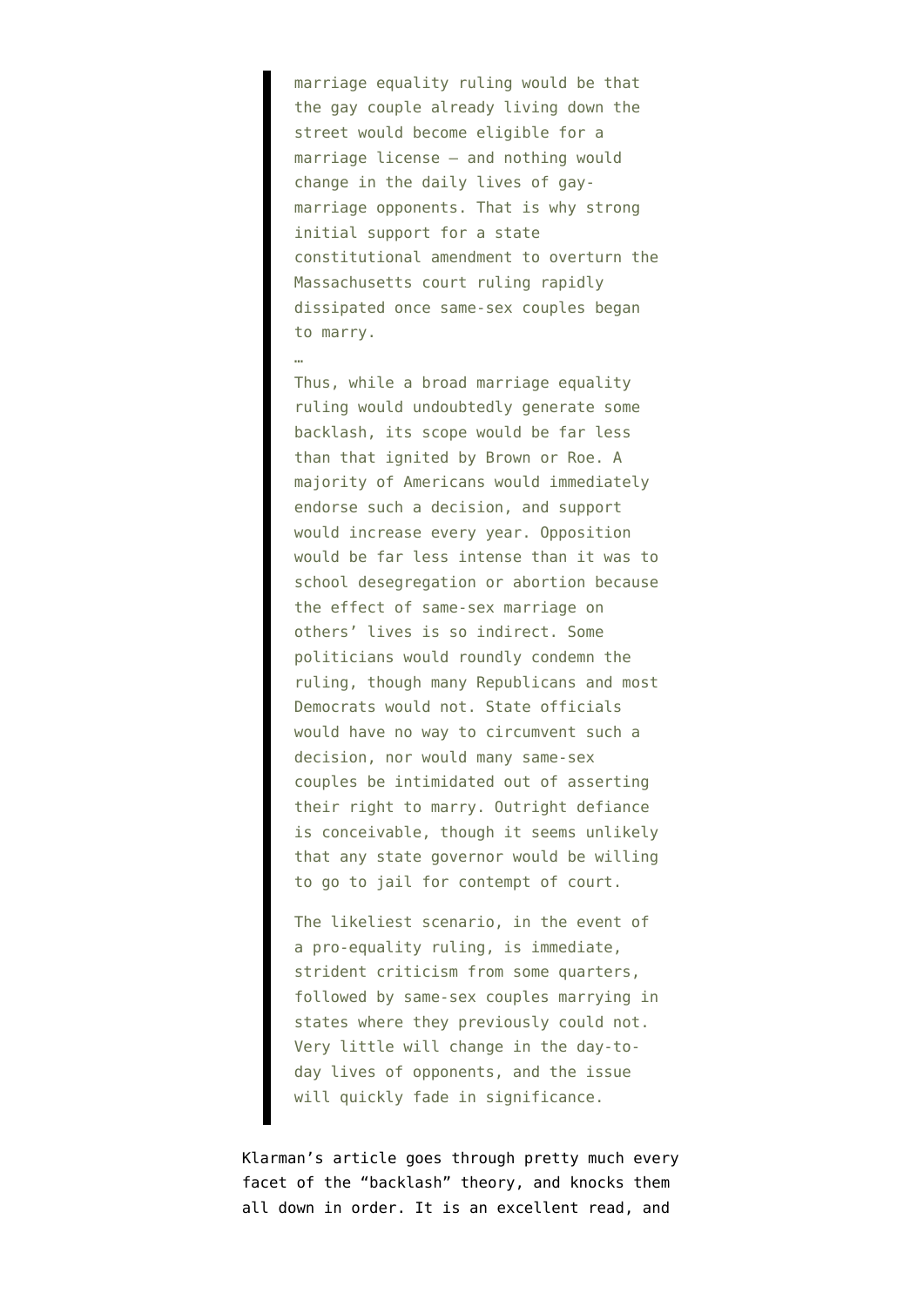I suggest you do so as there is much more there.

And Professor [Scott Lemieux writing at his blog](http://www.lawyersgunsmoneyblog.com/2013/03/roe-and-same-sex-marriage) [Lawyers, Guns & Money](http://www.lawyersgunsmoneyblog.com/2013/03/roe-and-same-sex-marriage), opines:

> The specific, oft-cited argument made by Ginsburg is, I think, wrong in two crucial respects. First of all, Ginsburg's argument that the decision would have been more broadly accepted had it rested on equal protection grounds is [almost certainly wrong](http://www.lawyersgunsmoneyblog.com/2012/02/ginsburg-and-the-timing-of-roe). The public evaluates decisions based on results, not reasoning, and essentially nobody without a professional obligation to do so reads Supreme Court opinions. Second, I don't understand the argument that a "minimalist" opinion just striking down the Texas law wouldn't have generated a backlash. The Texas law, while extreme in terms of its language and implications, wasn't "extreme" in the sense of being an outlier; more than 30 states substantively identical abortion statutes that also would have been struck down. And following that, of course, would have been additional rounds of litigation to determine whether arbitrary panels of doctors and other "reform" laws were constitutional. That's not a formula for lesser conflict.

> In terms of application to the same-sex marriage cases, then, liberals shouldn't be hoping to win by losing or whatever. There's no reason to believe that a broad opinion invalidating same-sex marriage would produce any more backlash than legislative repeals would. There would be more "backlash" only if you (plausibly) assume that absent Supreme Court decisions many states would maintain their bans on same-sex marriage for a long time. In other words, you can avoid backlash by just not winning, an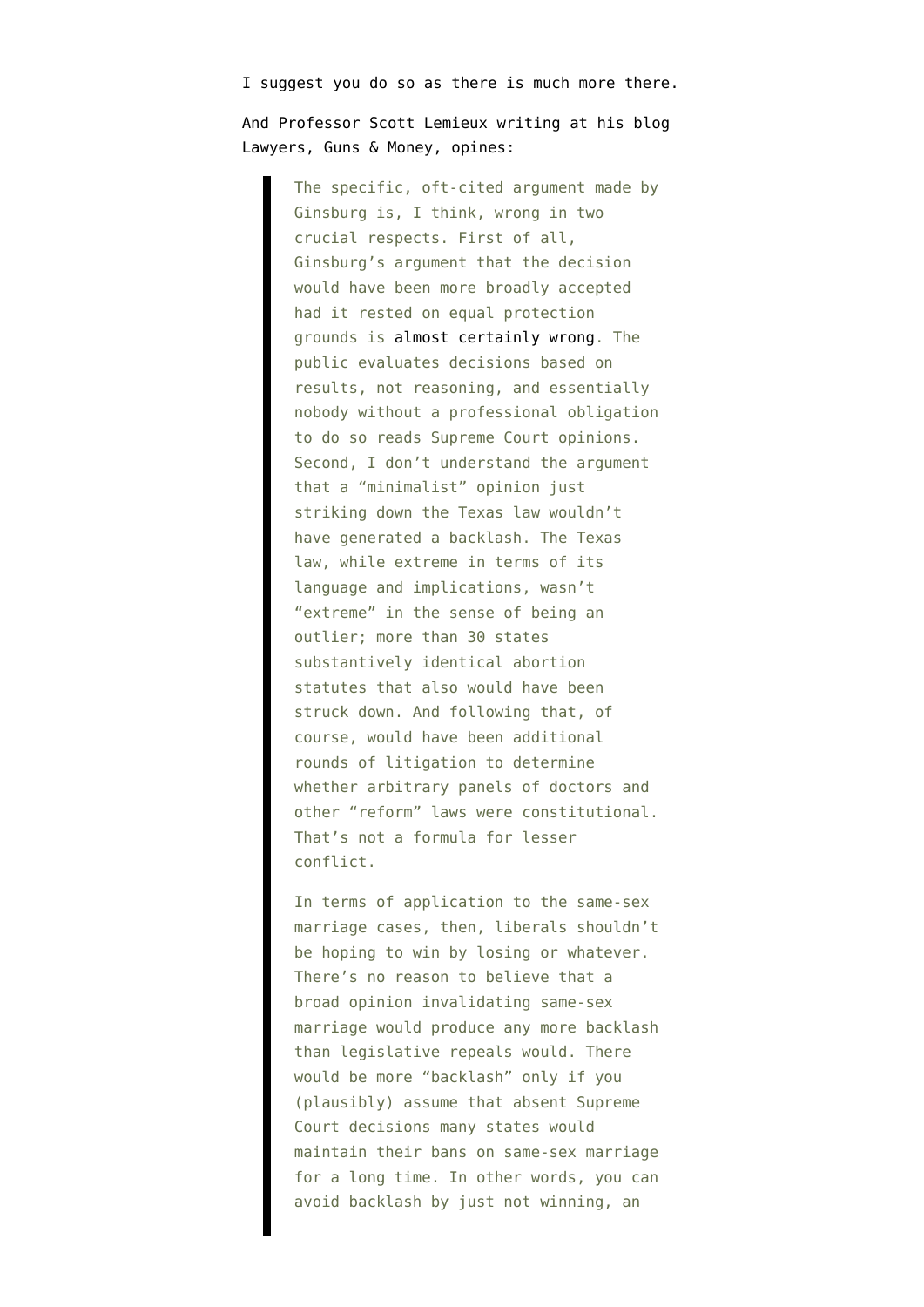## argument I consider self-refuting.

For a much longer explication on the false premise of the "*Roe* backlash" phenomenon, see Lemieux's law review length article ["](http://works.bepress.com/cgi/viewcontent.cgi?article=1002&context=scott_lemieux)*[Roe](http://works.bepress.com/cgi/viewcontent.cgi?article=1002&context=scott_lemieux)* [and the](http://works.bepress.com/cgi/viewcontent.cgi?article=1002&context=scott_lemieux) [Politics of Backlash: Countermobilization](http://works.bepress.com/cgi/viewcontent.cgi?article=1002&context=scott_lemieux) [Against the Courts and Abortion Rights Claiming"](http://works.bepress.com/cgi/viewcontent.cgi?article=1002&context=scott_lemieux) which opens up with a discussion of the backlash created by a case directly analogous to the Prop 8 situation, *Lawrence v. Texas*. Suffice it to say that, as Scott notes, there was some early collateral backlash, but there was not anything like predicted and, almost exactly a decade later, it seems like a distant memory that hardly happened.

This is important, because *Lawrence v. Texas* was a broad sweeping decision invalidating a single state's (Texas) anti-sodomy law, but giving a full mandate that settled the issue once and for all, for all citizens nationwide. Despite many commenters having opined before the decision that the *Lawrence* court must rule narrowly and "go slow". Sound familiar? It should. Same goes mostly for the *Loving* decision on interracial marriage. There was some grousing, but then people moved on.

Marriage equality is more popular, and trending ever more so at nearly light speed, than interracial marriage and invalidation of antisodomy laws were at the time of *Loving* and *Lawrence* respectively. Even the conservatives are figuring out that many of their sons, daughters, sisters, brothers and friends are gay. Not all may personally accept gay marriage, but the air is out of the hate against it. Even [Chief Justice John Roberts' niece is out and](http://www.latimes.com/local/lanow/la-me-ln-prop.8-chief-justices-cousin-a-lesbian-will-attend-prop-8-hearing-20130324,0,834185.story) [gay.](http://www.latimes.com/local/lanow/la-me-ln-prop.8-chief-justices-cousin-a-lesbian-will-attend-prop-8-hearing-20130324,0,834185.story) And she will be sitting in the Roberts family section today at the oral argument on *Hollingsworth v. Perry/Prop 8*.

As one of Scott Lemieux's commenters, ["Just](http://www.lawyersgunsmoneyblog.com/2013/03/roe-and-same-sex-marriage/comment-page-1#comment-489914) [Dropping By"](http://www.lawyersgunsmoneyblog.com/2013/03/roe-and-same-sex-marriage/comment-page-1#comment-489914) succinctly, and quite correctly, noted:

To put it another way, opposing same-sex